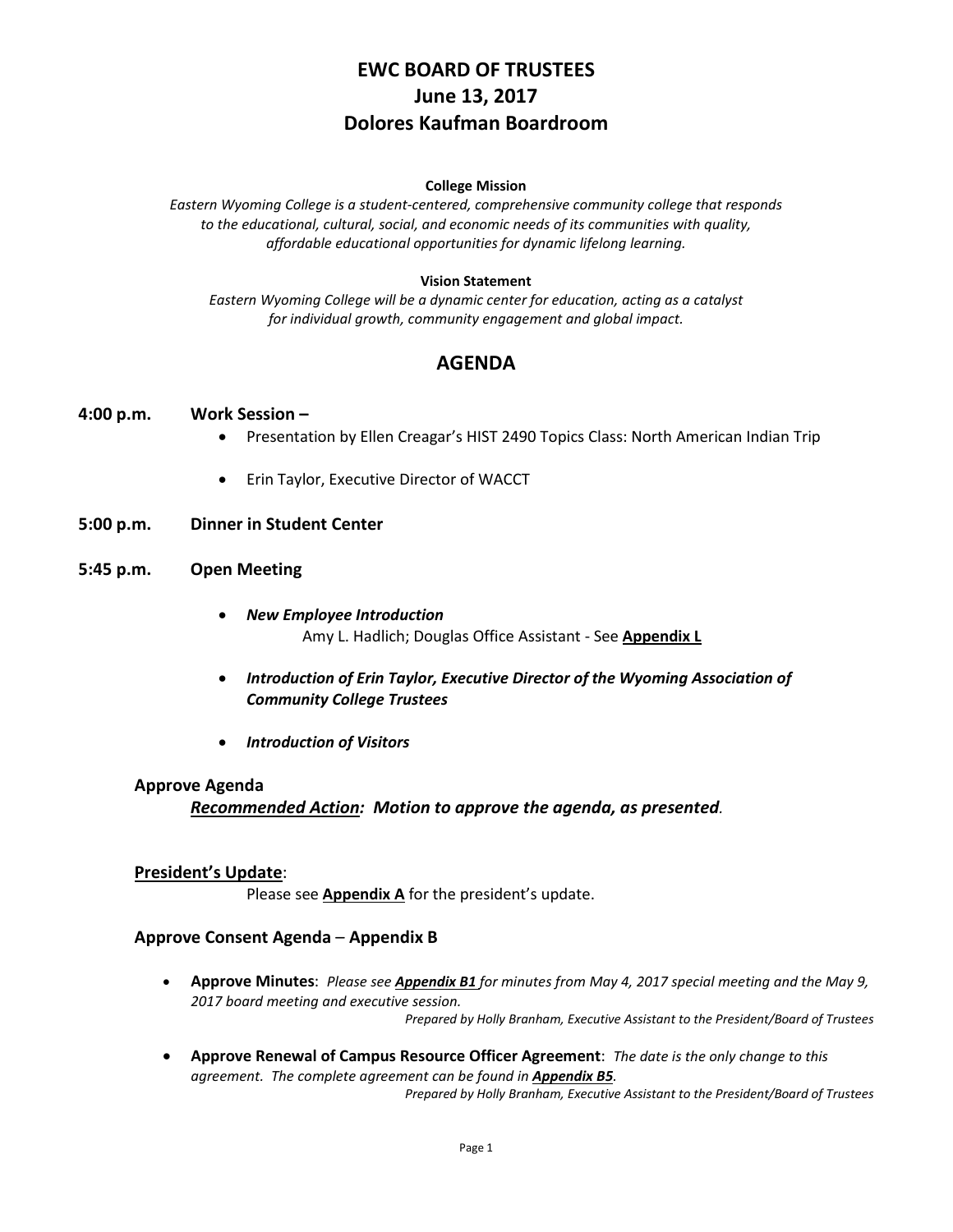• **Approve Johnson Controls Service Proposal**: *The proposal in Appendix B7 renews the Metasys HVAC controls software and covers a five-year maintenance period at a total contract value of \$44,027. The first year, beginning July 1, 2017, will cost \$8,460 and the annual amount automatically escalates by 2% per year. The initial offer had a 3% cost escalation, which we were able to negotiate down to 2%. Mr. Keith Jarvis recommends approval of the proposed service agreement. The proposal agreement was reviewed, revised extensively, and approved by our law firm, Hickey & Evans, LLP.*

*Prepared by Mr. Ron Laher, Vice President for Administrative Services*

• **Approve Fine Arts Center Boiler Replacement Bid**: *Sealed bids were opened publicly on June 1 and a summary of bids is shown in Appendix B22. Valley Plumbing and Heating of Torrington submitted the best qualified bid. This boiler plant replacement will be financed with available state major maintenance funds and the work is expected to be completed over the summer. West Plains Engineering, Inc. of Casper is the professional consultant for the project.*

*Prepared by Mr. Ron Laher, Vice President for Administrative Services*

- **Approve Renewal of the MOU between EWC and Memorial Hospital of Converse County (MHCC):** *This MOU provides support to the EWC Douglas Campus Associate Degree in Nursing Program in the amount of \$80,000 for fiscal year 2017-18. The agreement was reviewed, amended, and approved by our law firm, Hickey & Evans, LLP. MHCC is not only graciously providing second-year funding for this program, but assists in other ways with program promotion, recruitment, mentorship, job placement, and experiential learning opportunities at their facility. Please see Appendix B23 for details. Prepared by Mr. Ron Laher, Vice President for Administrative Services*
- **Ratify Resignation of Henry Woehl**: *Mr. Woehl submitted his resignation effective May 16, 2017. Prepared by Mr. Ed Meyer, Director of Human Resources*

*Trustees, please feel free to contact Dr. Patterson prior to the board meeting regarding any questions concerning the consent agenda.*

*Recommended Action: Motion to approve the consent agenda, as presented.*

# **Action Items**

# **Approve Financial Report**

Please see **Appendix C** for the written financial report. *Prepared by Mr. Ron Laher, Vice President for Administrative Services*

### *Recommended Action: Motion to approve the financial report, as presented.*

### **Approve Granting Emeritus Status to Andy Espinoza and Dr. Peggy Knittel**

The Curriculum and Learning Council, with Dr. Patterson's approval, is recommending Andy Espinoza and Dr. Peggy Knittel be granted Emeritus Status. Emeritus Status provides the same privileges awarded benefitted personnel in the areas of EWC tuition waivers, fitness center waivers, bookstore discounts, cosmetology discounts, and athletic event passes. *Prepared by Holly Branham, Executive Assistant to the President and Board of Trustees*

*Recommended Action: Motion to approve granting Emeritus Status to Andy Espinoza and Peggy Knittel, as presented.*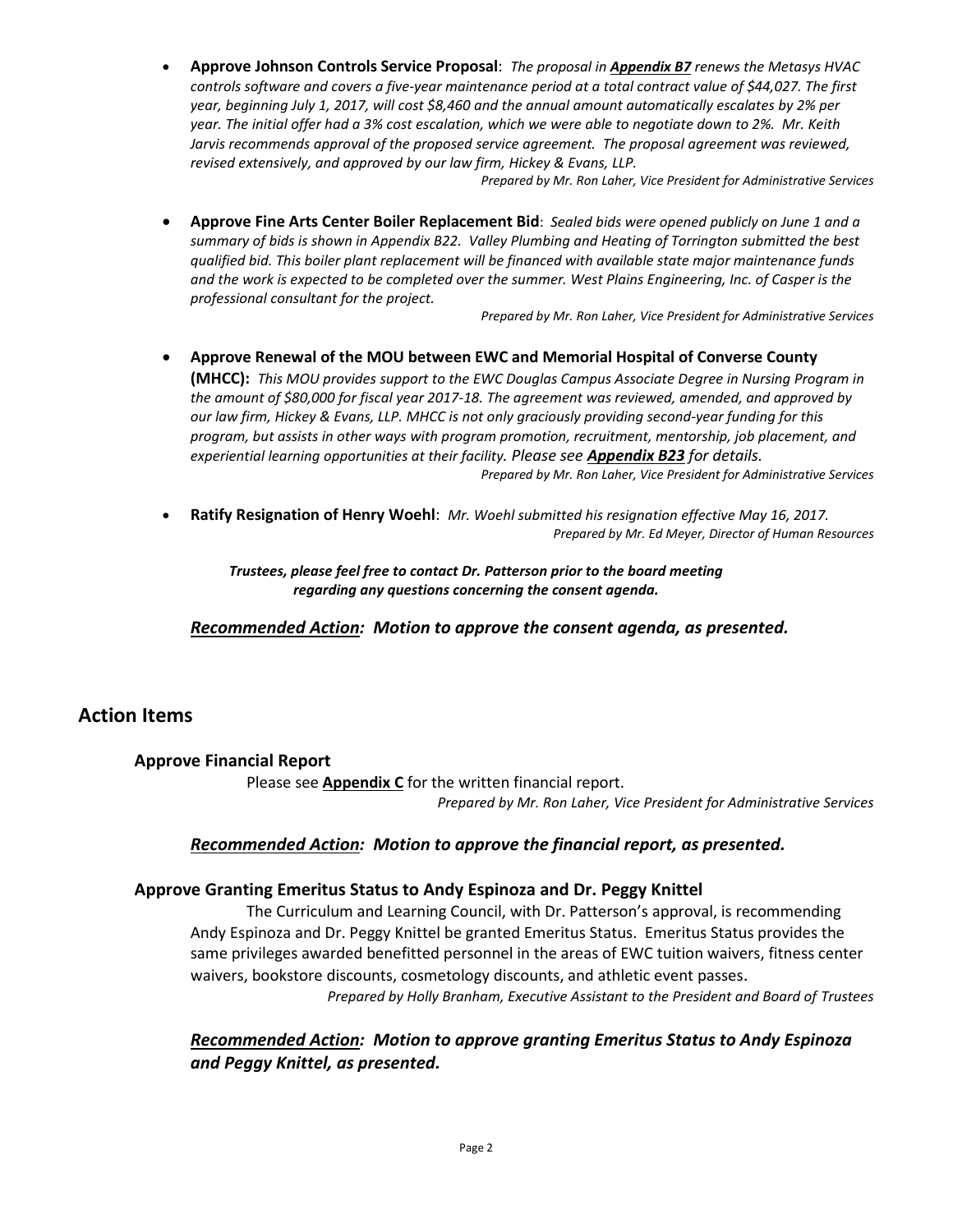## **Approve Appointment of Victoria L. Mayfield to the Position of Math Instructor**

Per Board Policy 3.2 the Selection Committee recommends, with Dr. Patterson's approval, the Board of Trustees approve the appointment of Victoria Mayfield to the position of Math Instructor.

*Prepared by Mr. Ed Meyer, Director of Human Resources*

# *Recommended Action: Motion to approve the appointment of Victoria L. Mayfield to the position of Math Instructor, as presented.*

**Approve Contract with Dr. Travers for the Position of College President** Please see **Appendix D** for details of the contract.

> *Recommended Action: Motion to approve the contract with Dr. Travers for the position of College President, as presented.*

### **INFORMATION ITEMS**

### **Student Services Update**:

Please see **Appendix E** for the Student Services update.

*Prepared by Dr. Rex Cogdill, Vice President for Student Services*

### **Staff Alliance Update**:

Please see **Appendix F** for the Staff Alliance Update.

*Prepared by Ms. Kimberly Russell, Staff Alliance President*

### **Academic Services Update**:

Please see **Appendix G** for the Academic Services update. *Prepared by Dr. Michelle Landa, Vice President for Academic Services*

o **Instructional Program Reviews**: Please see **Appendix H** for the instructional program reviews for Music, Welding and Joining Technology, Business, and Physical Education.

### **Construction Projects Update**:

Please see **Appendix I** for a list of projects.

*Prepared by Mr. Ron Laher, Vice President for Administrative Services and Mr. Keith Jarvis, Director of Physical Plant*

#### **Human Resources Update**:

Please see **Appendix J** for the December update.

*Prepared by Mr. Edward Meyer, Director of Human Resources*

### **Institutional Development Update**:

An update will be provided at the meeting.

*Prepared by Mr. John Hansen, Director of Institutional Development*

### **Revised Administrative Rules**:

Administrative Rule 5.9.1 Admission of International Students – **Appendix K**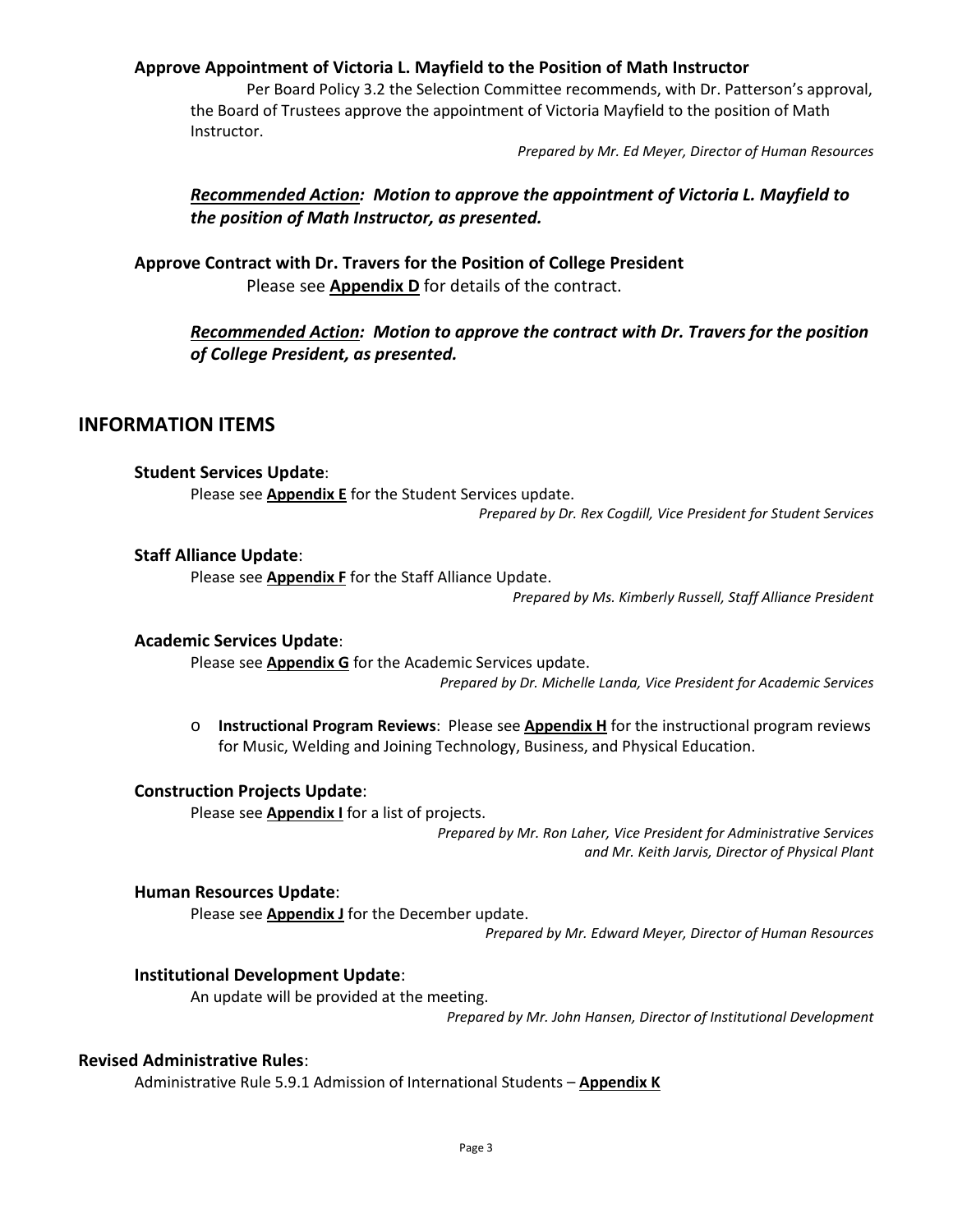# **Executive Session – Personnel**

*Recommended Action: Motion to approve adjourning to executive session to discuss personnel.*

**Adjournment**